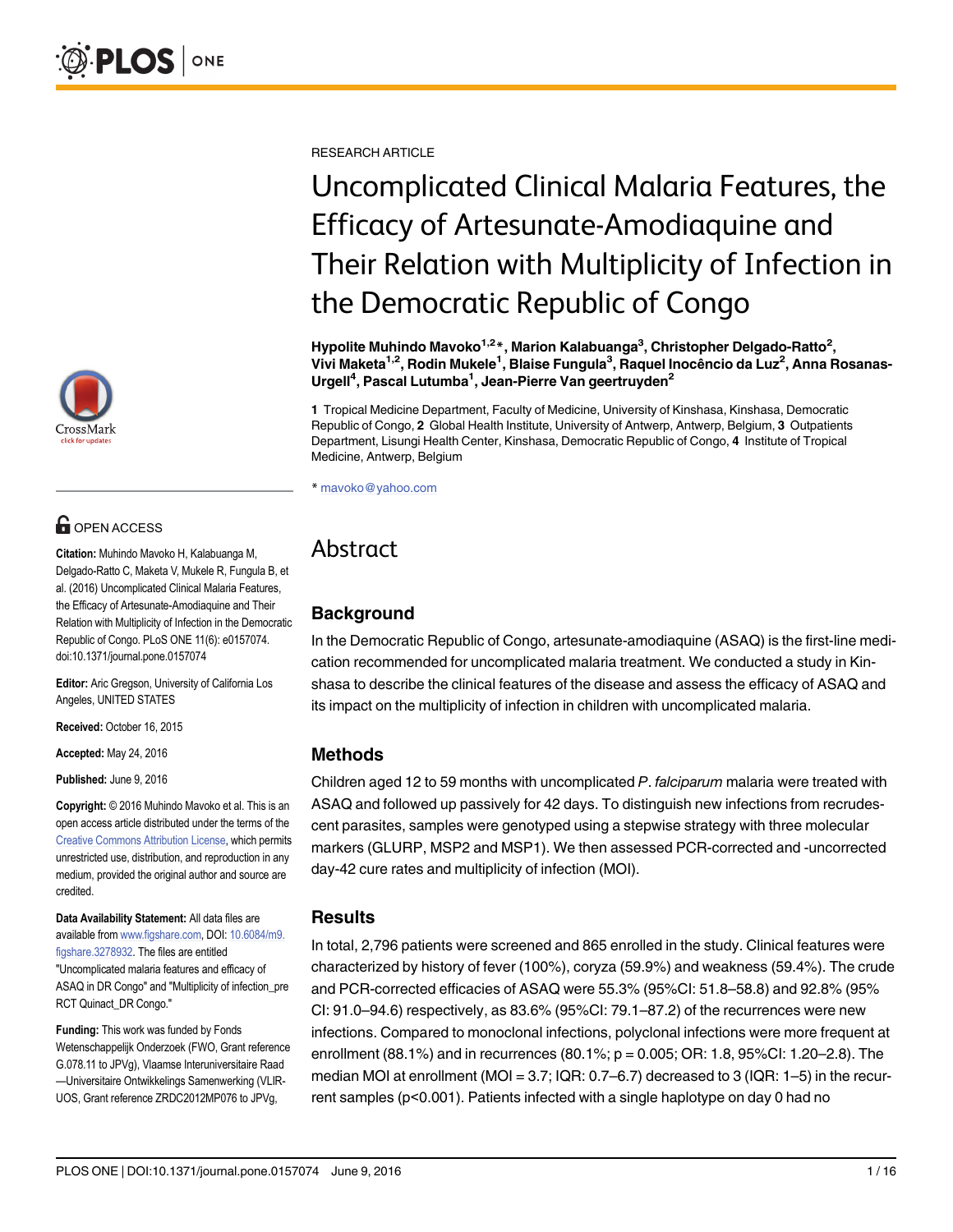<span id="page-1-0"></span>

PL), European and Developing Countries Clinical Trials Partnership (EDCTP, Grant reference MS.2010.10800.004 to JPVg) and the Belgian Technical Cooperation—Programme d'Etudes et d'Expertises—in the Democratic Republic of Congo (BTC, Grant reference FEE/06/12 to PL). The funders had no role in study design, data collection and analysis, decision to publish, or preparation of the manuscript.

Competing Interests: The authors have declared that no competing interests exist.

recrudescence; the risk of recrudescence increased by 28% with each additional haplotype (HR: 1.3, 95%CI: 1.24–1.44).

#### Conclusion

The PCR-corrected efficacy of ASAQ at day 42 was 92.8%, but crude efficacy was relatively poor due to high reinfection rates. Treatment outcomes were positively correlated with MOI. Continued monitoring of the efficacy of ACTs—ASAQ, in this case—is paramount.

#### Trial Registration

ClinicalTrials.gov [NCT01374581](https://www.clinicaltrials.gov/ct2/results?term=NCT01374581&Search=Search)

#### Introduction

The Democratic Republic of Congo (DR Congo) is considered to be one of the countries most severely affected by malaria  $[1]$  $[1]$ . Malaria is endemic all over the country and transmission is stable in almost all areas [[2\]](#page-13-0). Due to widespread chloroquine resistance, the Congolese National Malaria Control Program (NMCP) introduced sulfadoxine-pyrimethamine (SP) in 2001 as the first-line drug for uncomplicated malaria. After observing an increase in treatment failure rates with SP, the NMCP turned to artemisinin-based combination therapy (ACT) in 2005, in particular artesunate-amodiaquine (ASAQ), to replace SP. Artemisinin derivatives are known to act quickly and have a short half-life, and they are now being combined with a longer-acting partner drug which also plays a prophylactic role [\[3](#page-13-0)]. The synergistic action of the two drugs is expected to halt the emergence of resistance  $[\frac{4}{3}]$ . In 2010, the NMCP selected artemether-lumefantrine (AL) as an alternative first-line treatment, alongside ASAQ [[5\]](#page-13-0). However, the availability of AL remains limited in the public sector  $[6]$  $[6]$  $[6]$ . Oral quinine was to be used as a rescue treatment in combination with an antibiotic that has antiplasmodial properties (tetracycline, doxycycline or clindamycine), according to the latest guidelines [[5\]](#page-13-0).

Monitoring the efficacy of ACTs is essential, especially since the reported emergence of resistance to artemisinin derivatives in Southeast Asia [\[3,7,8\]](#page-13-0). The latter constitutes a threat to recent gains in malaria control efforts, especially in Sub-Saharan Africa, where the majority of malaria cases occur. Fortunately, K13 mutations associated with artemisinin resistance have not yet been identified in Africa  $[8-10]$  $[8-10]$  $[8-10]$ . Since the implementation of ACT in DR Congo, most studies have reported ASAQ efficacy to be above the required threshold of 90% [\[6,11,12\]](#page-13-0). In one study conducted 10 years ago, PCR-corrected efficacy at day 28 was reported to be 85% in the Equator province [\[11\]](#page-13-0). However, the loose dose of ASAQ used in that study has a lower efficacy than the fixed dose [[13](#page-13-0)].

This study describes malaria features in Kinshasa and assesses the efficacy of ASAQ after 42 days of treatment. In addition, it presents a cohort in which children who experienced clinical failures became eligible for inclusion in a randomized clinical trial (RCT) to assess the efficacy and safety of three rescue treatments, known as the Quinact study [\[14](#page-14-0)]. Furthermore, understanding of the diversity of malaria strains circulating and those involved in an infection episode can impact both treatment outcomes and the development of immunity in a community [\[15](#page-14-0)].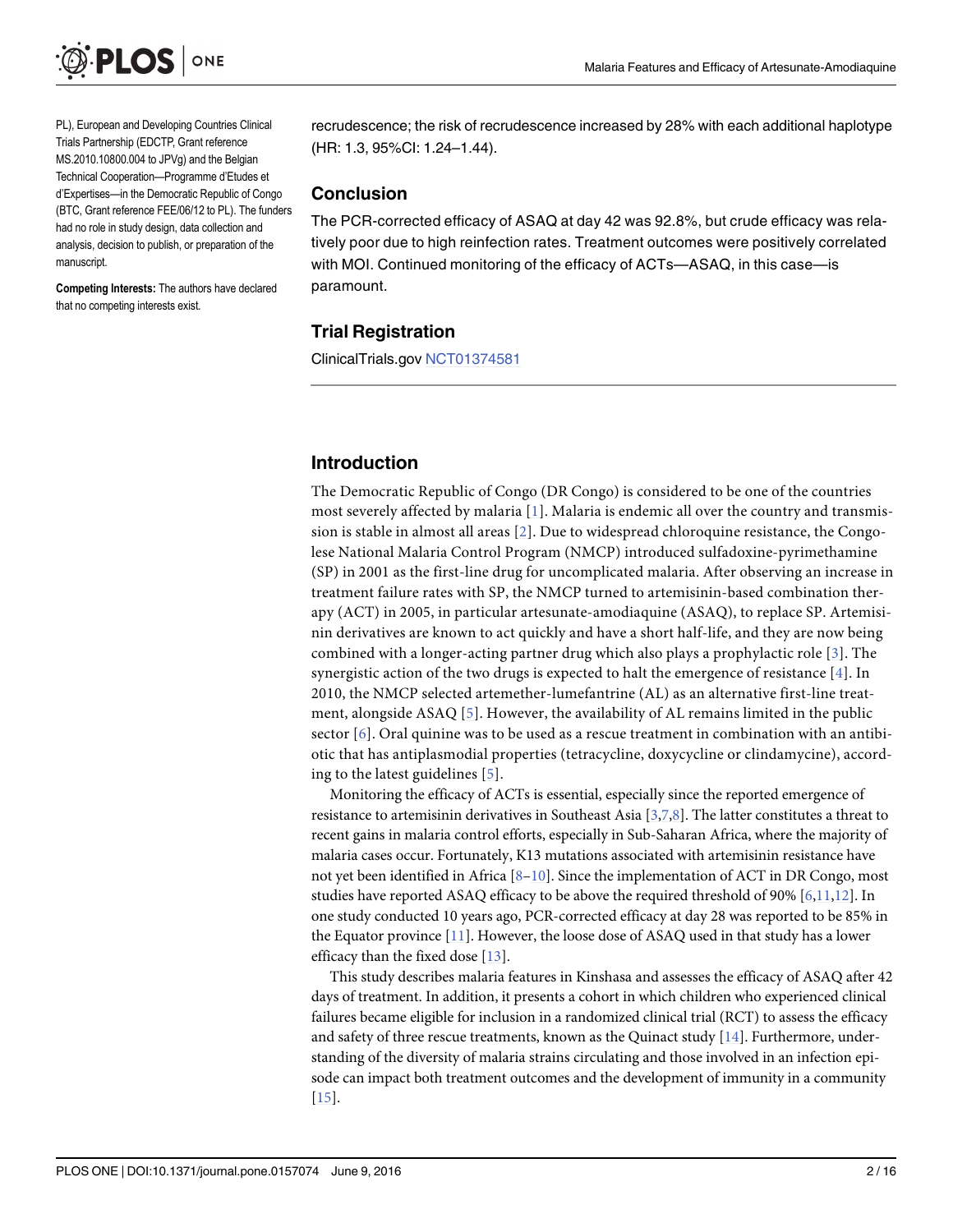## <span id="page-2-0"></span>Materials and Methods

#### Trial design

This is a report on the first phase of the Quinact study in DR Congo, a bi-center, randomized, open label, 3-arm trial performed in three phases [\[14\]](#page-14-0). In DR Congo, the first phase consisted in treating eligible patients with ASAQ, the recommended drug for first-line treatment of uncomplicated malaria at the time the study was conceived. It was conducted at Lisungi Health Center in Kinshasa, the capital city of DR Congo.

#### Patients and treatment

We screened boys and girls aged between 12 and 59 months attending Lisungi Health Center for fever (tympanic temperature  $\geq 38.0^{\circ}$ C) or history of fever. Enrollment in the study was based on the following criteria: body weight  $\geq$ 9 kg; microscopically confirmed mono-infection or mixed infection containing Plasmodium falciparum (parasitemia 2,000/μl to 200,000/μl); hemoglobin (Hb) value  $\geq$  6.0 g/dl; signed (or thumb-printed and witnessed by an impartial witness if parents/guardians were illiterate) informed consent granted by the parents or guardians and parents' or guardians' willingness and ability to comply with the study protocol for the duration of the study. The body weight threshold of 9 kg was selected because the pre-qualified quinine used in the randomized phase was not available for children below this weight.

We excluded patients with severe malaria [\[16](#page-14-0)] or danger signs (not able to drink or breastfeed, vomiting more than twice in 24 hours, recent history of more than one convulsion in 24 hours, unconscious state, unable to sit or stand), known hypersensitivity and previous serious adverse events related to the study drugs, intercurrent illness, severe malnutrition, treatment with drugs which may prolong the QT interval (imidazole and triazole, antifungal agents), ongoing prophylaxis with drugs demonstrating antimalarial activity and those who had participated in any other investigational drug study during the previous 30 days.

ASAQ (Artesunate-amodiaquine Winthrop, Sanofi) was administered once daily over the course of three days. The tablets contained 50 mg of artesunate and 135 mg of amodiaquine for patients weighing 9 to 17.9 kg; and 100 mg of artesunate and 270 mg of amodiaquine for those weighing 18 to 35.9 kg. Treatment was observed directly by a study nurse. Patients were required to remain at the clinic for at least 60 minutes after drug intake. A full or half dose was repeated if vomiting occurred within 30 minutes or between 30 and 60 minutes of drug administration, respectively. If vomiting persisted, the patient was withdrawn from the study and referred to the health facility. The TREND checklist and the study protocol are available; see [S1](#page-12-0) [TREND Checklist,](#page-12-0) [S1 Protocol,](#page-12-0) and [S2 Protocol](#page-12-0).

### Follow up

After enrollment, patients were asked to attend the study site on the two following days for directly observed treatment in order to complete the 3-day course of ASAQ and then every two weeks until day 42. They were encouraged to attend the study site on any unscheduled day if they experienced any health problems. Adverse events (AEs) were documented at each visit. Follow-up was passive. Malaria infection was not screened systematically; this decision was made for logistical reasons, because the study team planned to implement standard active follow-up for the two subsequent phases [[14](#page-14-0)]. Blood smears were only performed on day 42 and when patients were clinically suspected of having malaria during follow-up.

Blood samples were collected on filter paper (Whatman 3MM) on day 0 and on days when blood smears were performed, to enable subsequent parasite genotyping. Serum samples were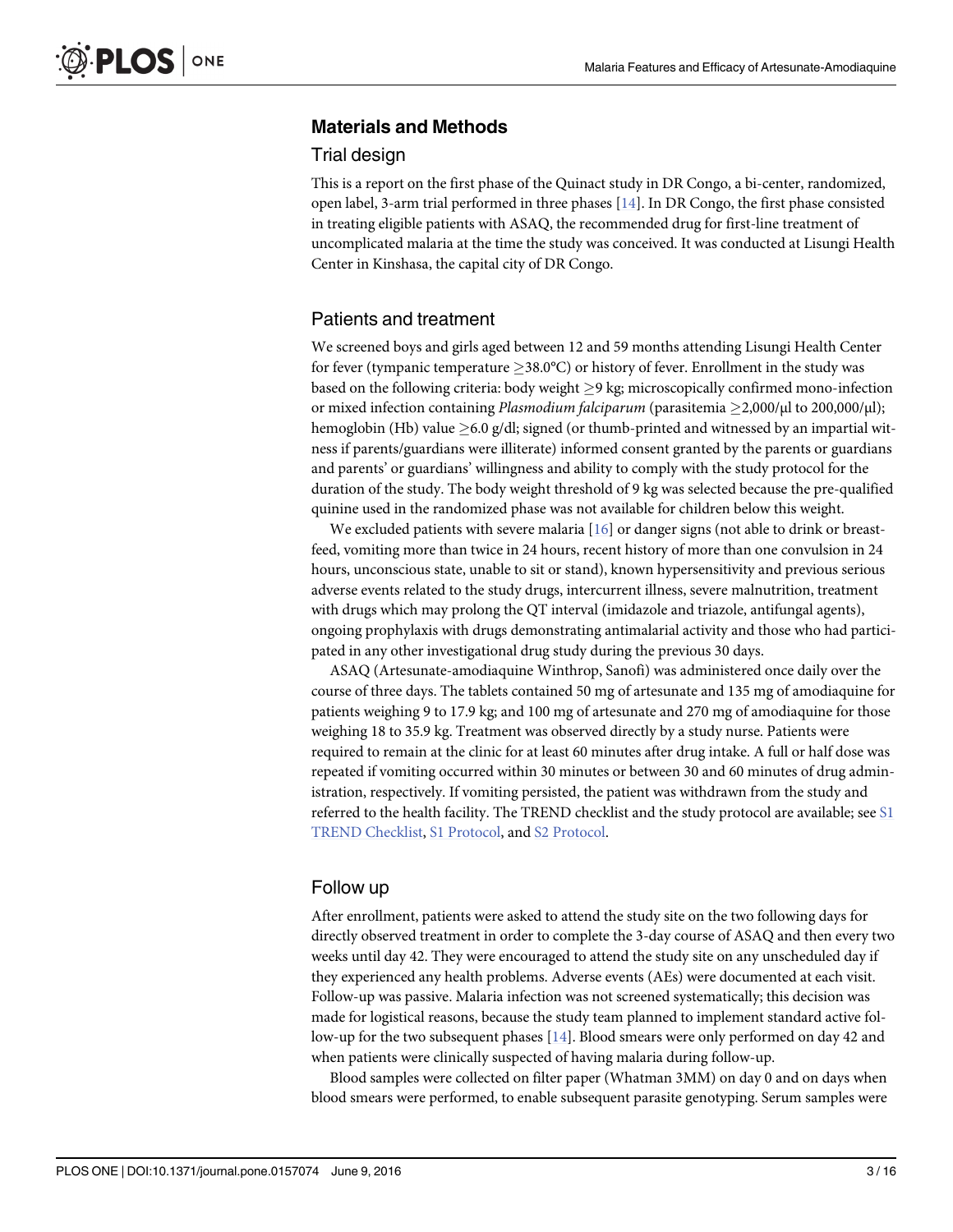also collected upon recruitment and frozen for further immunological assessment (to be reported elsewhere).

#### Clinical assessment

Symptoms and physical examination findings were graded according to their severity (mild, moderate or severe) using the severity grading scale developed by the World Health Organization and the United States National Institute of Health, Division of Microbiology and Infectious Diseases.

### Laboratory procedures and molecular interpretation

Thick and thin blood films were prepared, dried and stained with Giemsa 10% for 10 minutes. Thin smears were fixed with methanol before staining. Slides were examined using a light microscope at 1000 times magnification. The density of asexual parasites was determined on the basis of the number of parasites per 200 white blood cells (WBC), assuming a total WBC count of 8,000/μl. If fewer than 10 parasites were read per 200 WBC, the count was extended to 500 WBC. An independent double reading was performed, with the average taken as the final result. A third reader was required in the event of discrepancies. Hb was measured using a portable spectrophotometer (Hemocontrol, EKF Diagnostics, Barleben, Germany). The data management team based at the Infectious Diseases Institute, Makerere University in Uganda, produced a list of random slides to be sent periodically to the Institute of Tropical Medicine (ITM) in Antwerp, Belgium, for external quality control. In addition, two laboratory-specific monitoring visits were conducted by a lab technician from ITM's malaria unit.

PCR genotyping was performed at ITM, Antwerp, Belgium, to distinguish recrudescence from reinfection. DNA was extracted from dried blood spots using the QIAGEN QIAamp96 DNA blood kit. Each punch (5 mm) was eluted in 150 μl of water. The blood spot samples taken from the malaria patients were characterized by the presence of one or more Plasmodium clones. Each clone was identified by a particular genotype defined by the alleles present at three loci, encoding GLURP (glutamate-rich protein), MSP (merozoite surface protein) 1 and MSP2, respectively.

In order to characterize the parasites in each blood spot, alleles from each locus were determined and interpreted as follows:

- GLURP: alleles were characterized by size, differences in which were caused by varying numbers of a repeated unit.
- MSP2: two sequence families (3D7 and FC27) were recognized at this locus, both of which varied in size because of different repeated numbers. In order to achieve the highest assay sensitivity, we used fluorochrome-labelled reverse primers that were specific either to the 3D7 or FC27 allelic family. Alleles were distinguished by their fluorescent dye (indicating the family) and by their size, which was determined using an automated sequencer.
- MSP1: each allele was amplified using a PCR primer set specific to its sequence family (K1, MAD20 or Ro33).

If only one clone was present in a sample, then only one allele was found at each of the loci described above. If several clones were present, however, the number of alleles found at each locus could range between one and the number of clones. To determine whether it was a new infection or recrudescence that was causing clinical or parasitemic failure, we compared the genetic signatures of the samples at day  $0$  (D0) and day X (DX, at treatment failure). If at least one identical allele was found in these paired samples at each of the three loci, the failure was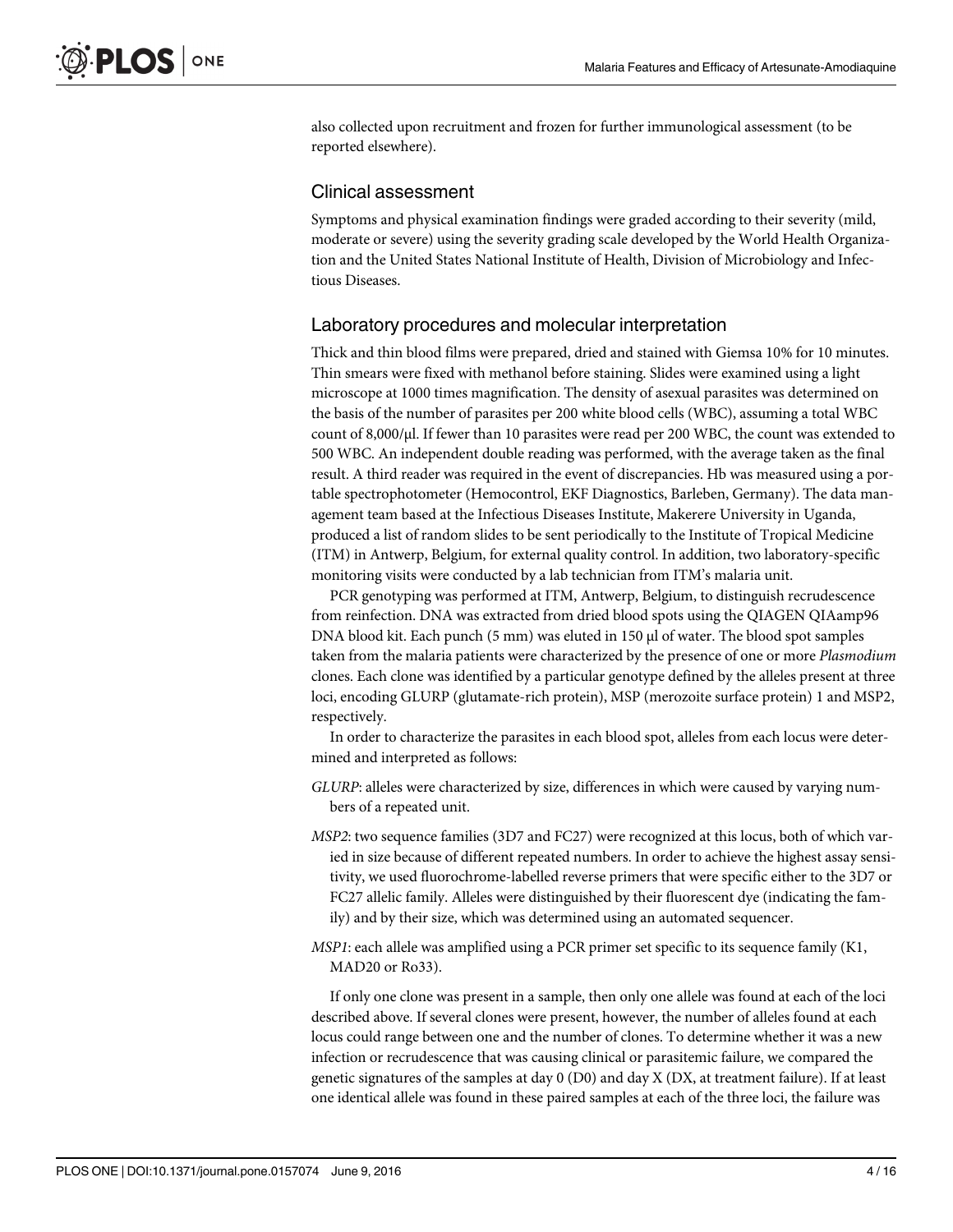<span id="page-4-0"></span>classified as recrudescent. If only new alleles were observed at one or more loci at DX, the case was classified as a new infection. When the amplification reaction for one locus proved to be negative for either one or both of the paired samples, the outcome was classed as indeterminate. Outcomes were classified as protocol violations when P. falciparum was not identified in the samples collected at D0. All analyses, gel electrophoresis and data entries were doublechecked by a second technician. GeneTools software version 4.03.05.0 (Synoptics Ltd, Cambridge, England) was used to score fragments of GLURP and MSP1, and GeneMapper version 4.1 (Applied Biosystems Inc., CA, USA) was used for MSP2.

The alleles recovered were binned according to allele size (base pairs, bp): 50 bp for GLURP; 3 bp for MSP2; and 25 bp for MSP1. The highly divergent alleles found at the MSP2 locus were grouped into dimorphic families known as FC27 and 3D7. Likewise, the MSP1 alleles were grouped into three families: K1, Mad20 and RO33. The stepwise genotyping strategy chosen for this study led to the genotyping of a different number of samples using each marker. In order to avoid bias due to repeated counts of alleles within one patient with multiple infections, the basal level of allelic patterns and genetic diversity was initially assessed using D0 samples only.

We then calculated and compared the allelic patterns and level of genetic diversity described by each marker between the baseline (D0) and recurrent infections (DX), where Na = number of alleles, Na frequency  $> 5\%$  = alleles found with a frequency  $> 5\%$  and He = expected heterozygosity, i.e. a measure of the degree of polymorphism in each marker. The infections were classified as baseline samples (D0) or recurrent infections (DX) and then according to the number of P. falciparum-carrying clones: monoclonal (1 allele per locus) or polyclonal infection (2 alleles in at least one locus). Multiplicity of infection (MOI, minimal number of distinct haplotypes or "strains" within a sample) was estimated using the locus with the highest number of alleles as a proxy [[17](#page-14-0)].

#### Sample size and data analysis

The sample size was calculated on the basis of the randomized phase of the Quinact trial (reported separately). Recruitment in the first phase was to be continued until the number of failures required for the RCT phase was reached  $[14]$  $[14]$ . Data were handled using the DataFax system (Clinical DataFax Systems Inc., Ontario, Canada), in collaboration with the Infectious Diseases Institute, Makerere University, Uganda, where the database was located. Stata software version 12 (Stata Corp, Lakeway, College Station, Texas, USA) was used for the analyses.

Frequencies, percentages, means and medians were obtained using descriptive statistics. The association between MOI and treatment failure was determined with Kaplan Meier survival analysis and a Cox proportional hazard model adjusted for age, D0 parasite density, Hb concentration and temperature. The proportions of polyclonal infections at D0 and DX were compared using a Pearson  $\chi^2$  test and average MOIs compared using the Mann-Whitney U test. The allelic patterns—number of alleles and private alleles (alleles unique to a single group, i.e. D0 or DX) and level of genetic diversity ( $He =$  expected heterozygosity, ranges from 0 to 1, from no diversity to highly diverse)—were calculated using GenAlEx v.6.5 [\[18,19\]](#page-14-0). The odds of having a polyclonal infection were evaluated by means of a logistic regression controlling for age, parasite density, Hb concentration and presence of fever in D0 infections. Estimates of risks were based on survival analysis approaches, in which events were defined as recrudescence and data were censored for new infections and the end of observation. The curves compared the risk of encountering PCR-corrected treatment failure when either a monoclonal (MOI = 1) or polyclonal (MOI $\geq$ 2) infection was observed at D0.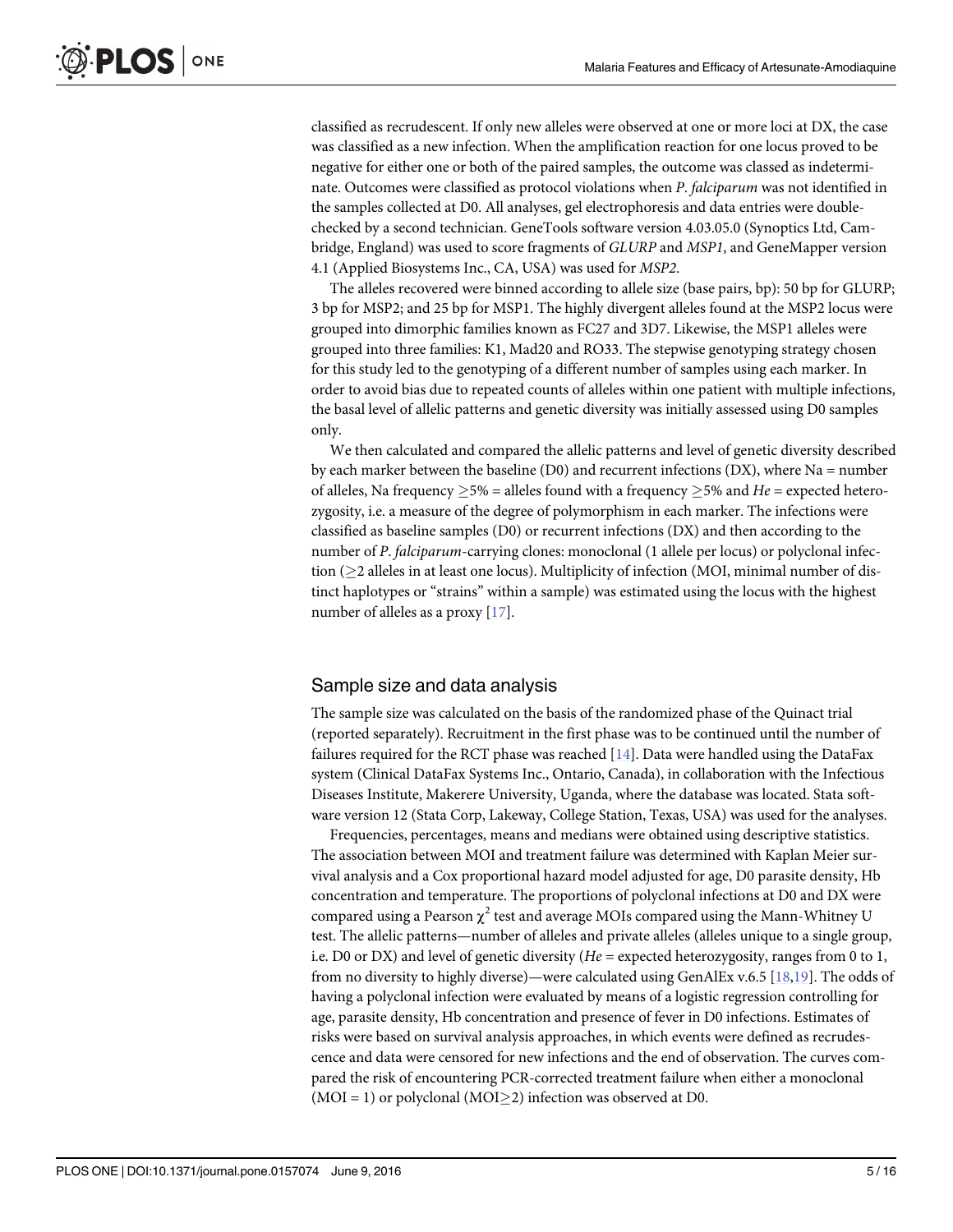<span id="page-5-0"></span>The primary outcome was adequate clinical and parasitological response (ACPR) at day 42, as the passive form of follow-up used in this study phase did not allow us to establish treatment outcomes according to the standard WHO classification  $[20]$  $[20]$  $[20]$ . We considered late treatment failure to be any failure occurring from day 14 onwards, as this was the threshold for recruitment in the RCT phase. ASAQ efficacy was assessed using per-protocol analysis. Patients with indeterminate results and/or protocol violations were not taken into account when adjusting treatment efficacy to PCR.

## Ethical approval

The study protocol was approved by the ethical committees of the University of Antwerp (Reference: UA-A11-02) and the School of Public Health, University of Kinshasa (Reference: ESP/ CE/012B/2012). Parents or guardians were asked to sign (or thumb-print if they were illiterate) informed consent forms. The study was externally monitored by the Amsterdam Institute for Global Health and Development in order to guarantee the quality of the data. The study team complied with good clinical and laboratory practice requirements. The protocol was registered under the references NCT01374581 and PACTR201203000351114 in ClinTrials.gov and in the Pan African Clinical Trials Registry, respectively.

## Results

#### Trial profile and baseline characteristics

A total of 2796 patients were screened for eligibility in the first phase of the Quinact trial between August 2012 and January 2014. Of these, 145 patients (5.2%) were excluded on clinical bases. Subsequently, 2651 patients (94.8%) were tested for malaria; more than half tested negative (52.8%). In total, 865 patients fulfilled the selection criteria and were treated with ASAQ. At recruitment, the mean age was 36.2 months (SD: 13.2) and mean Hb was 9.3 g/dl (SD: 1.6). Approximately one third of patients (34.8%) had slept under a mosquito net the night before enrollment (Table 1). Those who had not slept under a mosquito net were considered to be at greater risk of recurrent malaria ( $p<0.001$ ). During follow-up, 95/865 patients (11.0%) were excluded from the study due to persisting vomiting  $(n = 10)$ , serious adverse events (SAEs)  $(n = 3)$ , loss to follow-up  $(n = 71)$ , withdrawal of informed consent  $(n = 6)$  or intake of

Table 1. Demographic and baseline clinical characteristics of study participants receiving ASAQ treatment at Lisungi Health Center, Kinshasa, DR Congo.

| <b>Characteristic</b>                                    | $ASAOn = 865$          |
|----------------------------------------------------------|------------------------|
| Age (months, mean (SD))                                  | 36.2 (13.2)            |
| Male $(n$ $(\%)$                                         | 442 (51.1)             |
| Weight (kg, median (IQR))                                | $12.5(11.0-14.7)$      |
| Height (cm, median (IQR))                                | $91.0 (82.9 - 99.5)$   |
| Slept under mosquito net the previous night (yes, n (%)) | 301 (34.8)             |
| Tympanic temperature (°C, median (IQR))                  | $37.6(37.1 - 38.4)$    |
| Temperature $>38^{\circ}$ C (yes, n (%))                 | 319 (37.0)             |
| Hemoglobin concentration (g/dl, mean (SD))               | 9.3(1.6)               |
| Asexual parasites/ul (geometric mean (95%CI))            | 23,007 (21,047-25,149) |
| Gametocyte carriage (yes, n (%))                         | 19(2.2)                |
| Sick in the last two months (yes, $n$ $(\%)$ )           | 495 (57.2)             |
|                                                          |                        |

SD, standard deviation; IQR, interquartile range; CI, confidence interval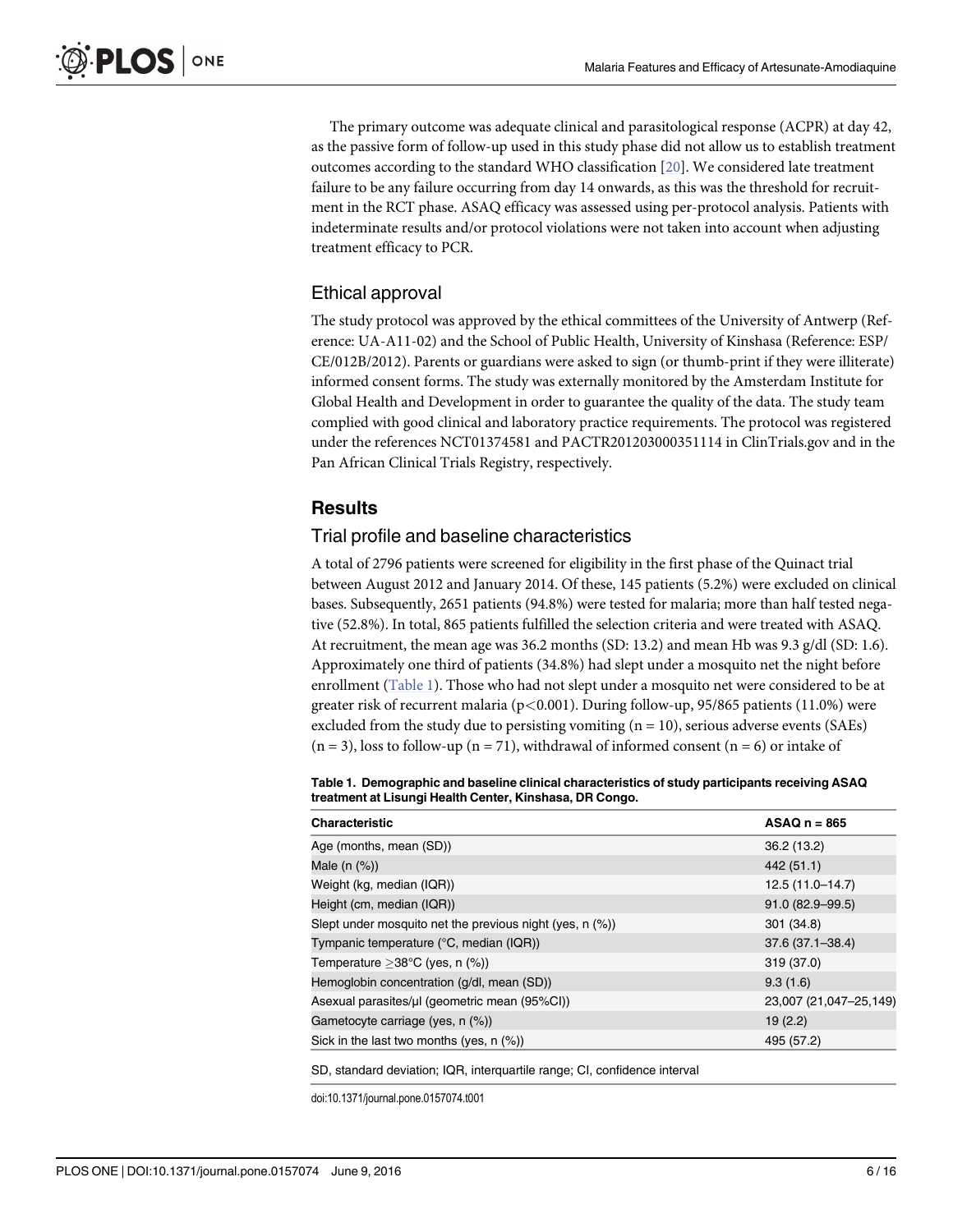





doi:10.1371/journal.pone.0157074.g001

prohibited medication ( $n = 5$ ) ( $Fig 1$ ). SAEs consisted of hospitalizations and one case resulted in death, but none of these events were judged by the investigators to be related to ASAQ intake. Ultimately, 770 patients (89.0%) completed follow-up and were included in the analyses. Patients who did not complete follow-up had comparable baseline characteristics to the per protocol group.

#### Medical history

The parents/guardians of 495 patients (57.2%) reported that their child had been sick in the last two months, but information about the condition was provided in only 106 (21.4%) of these cases. The most frequently reported condition was malaria, including co-morbidities (58.5%). Fever not clearly related to disease was reported by 41 (38.7%) parents/guardians. The parents/guardians of 278 patients were able to describe individual treatment courses prescribed during the month before enrollment. These had either been prescribed at health facilities or represented self-medication. The most common medication class that participants had received in the month before enrollment was antipyretics (44.2%), followed by antimalarial drugs (15.1%) and antibiotics (8.6%).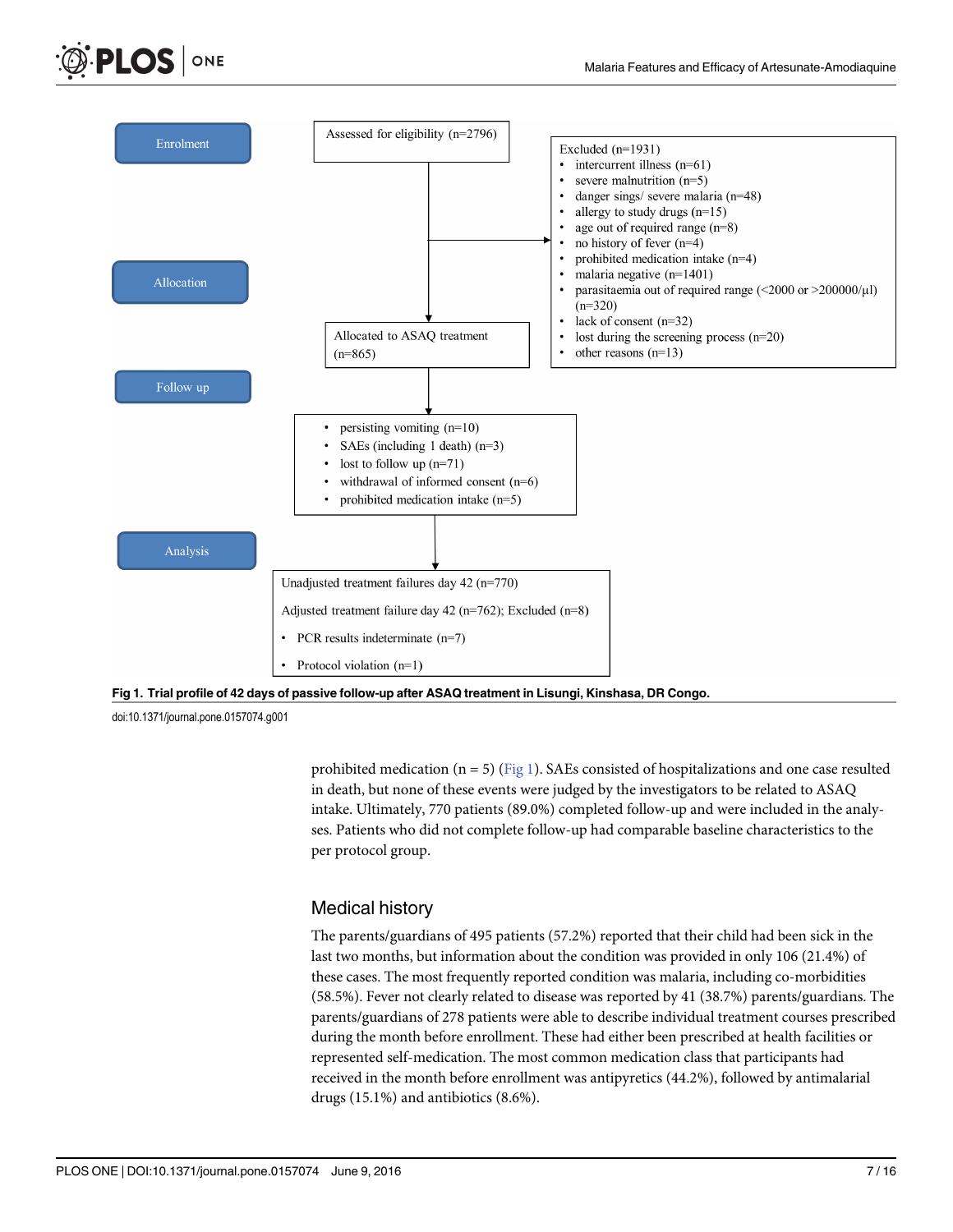#### <span id="page-7-0"></span>Clinical and biological features

All participants exhibited fever and/or history of fever, and this was the key symptom for screening. The most frequent symptoms were weakness, cough, behavioral changes and coryza. Jaundice and dehydration were rare, but chest examinations revealed abnormal results in 78% of patients (Table 2). Parasite density tended to diminish in older children ([Fig 2](#page-8-0)).

### Allelic patterns and genetic diversity

The three markers showed high levels of polymorphism (He: 0.90–0.97). MSP2 was found to be the most polymorphic, exhibiting up to 114 different alleles (only two alleles with a frequency of above 5%), while 20 and 19 alleles (35% and 47.4% of total alleles with a frequency above 5%) were discovered for MSP1 and GLURP, respectively [\(Table 3](#page-8-0)). The levels of genetic diversity (He) of the three markers did not change among baseline samples (D0) or recurrence after treatment (DX). MSP2 revealed the largest number of private alleles in D0 and DX (26.3% and 17.5%), followed by MSP1 (15.0% and 19.0%) and GLURP (5.3% in both) ([Table 3\)](#page-8-0). The proportion of private alleles in the total number of alleles for each case is indicated between parentheses.

Within-host parasite diversity, multiplicity of infection (MOI) and risk of recrudescence The majority of infections (78.8% of 146) contained a mixture of MSP2 family-specific alleles (3D7 and FC27), while only 13.7% and 7.5% exhibited parasites carrying only alleles

| Table 2. Baseline symptoms and signs before 42-day passive follow-up after ASAQ treatment in Lisungi, Kinshasa, DR Congo (865 patients). |  |  |  |  |
|------------------------------------------------------------------------------------------------------------------------------------------|--|--|--|--|
|------------------------------------------------------------------------------------------------------------------------------------------|--|--|--|--|

|                            | <b>Absent</b> | Mild       | Moderate   | <b>Severe</b> |
|----------------------------|---------------|------------|------------|---------------|
| Fever in the last 24 hours |               |            | 865 (100)  |               |
| Weakness                   | 349 (40.4)    | 263 (30.4) | 249 (28.7) | 4(0.5)        |
| Vomiting                   | 563 (65.1)    | 158 (18.3) | 144 (16.6) |               |
| Allergic reaction          | 849 (98.2)    | 1(0.1)     | 15(1.7)    |               |
| Diarrhea                   | 709 (82.0)    | 134 (15.5) | 22(2.5)    |               |
| Cough                      | 399 (46.1)    | 275 (31.8) | 157 (18.2) | 34 (3.9)      |
| Pruritus                   | 683 (78.9)    | 90(10.4)   | 89 (10.3)  | 3(0.4)        |
| Behavioral changes         | 320 (37.0)    | 293 (33.9) | 251 (29.0) | 1(0.1)        |
| Convulsion                 | 861 (99.5)    |            |            | 4(0.5)        |
| Coryza                     | 347 (40.1)    | 246 (28.4) | 272 (31.5) |               |
| Muscle and joint pain*     | 371 (87.3)    | 24 (5.7)   | 30(7.0)    |               |
| Headache*                  | 256 (60.2)    | 66 (15.5)  | 103(24.3)  |               |
| Nausea*                    | 403 (94.8)    | 21(4.9)    | 1(0.3)     |               |
| Dizziness*                 | 416 (97.9)    | 8(1.9)     | 1(0.2)     |               |
| Abdominal pain*            | 190 (44.7)    | 107 (25.2) | 126 (29.6) | 2(0.5)        |
| Tinnitus*                  | 419 (98.6)    | 2(0.5)     | 4(0.9)     |               |
| Jaundice                   | 828 (95.7)    | 37(4.3)    |            | <b>NA</b>     |
| Dehydration                | 848 (98.0)    | 14(1.6)    | 3(0.4)     | <b>NA</b>     |
|                            | <b>Normal</b> | Abnormal   |            |               |
| Chest examination          | 190 (22.0)    | 675 (78.0) |            |               |
| Abdominal examination**    | 568 (65.8)    | 295 (34.2) |            |               |
| Skin examination           | 668 (77.1)    | 197 (22.9) |            |               |

NA, not applicable

\*applicable only for children > 36 months old (n = 425)

\*\*out of 863 (not performed for two patients)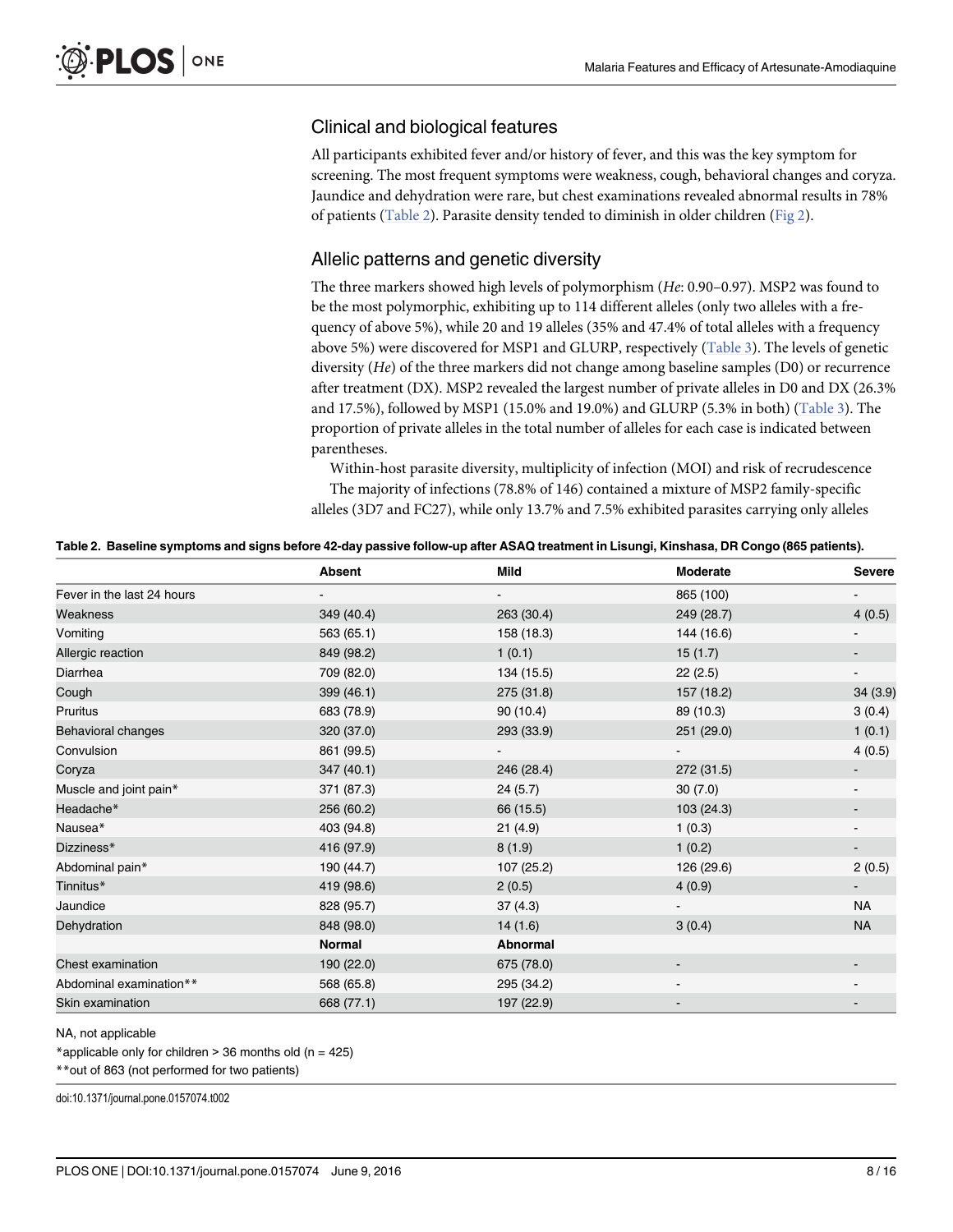<span id="page-8-0"></span>

[Fig 2. F](#page-7-0)itted line plot of parasite density (P/ μl) according to age (months) among children under the age of five (shaded area is 95%CI).

doi:10.1371/journal.pone.0157074.g002

3D7 or FC27, respectively. Similarly, most infections contained a mixture of MSP1 family-specific alleles (79.7% of 64); and infections containing alleles from all three MSP1 allelic families reached 40%. Among infections containing parasites carrying only one MSP1 allelic family, K1 alleles were found to be more frequent (17.2%) than Mad20 and RO33 (1.6% in both cases) [\(Fig 3\)](#page-9-0). Multiplicity of infection was not associated with parasite density (OR =  $1.0$ , 95%CI:

| Marker                     |                | <b>GLURP</b> | MSP <sub>2</sub> |                 |              | MSP <sub>1</sub> |                |                |              |
|----------------------------|----------------|--------------|------------------|-----------------|--------------|------------------|----------------|----------------|--------------|
| <b>Allelic family</b>      |                |              | 3D7              | <b>FC27</b>     | overall MSP2 | K <sub>1</sub>   | Mad20          | <b>RO33</b>    | overall MSP1 |
| Number of samples analyzed | D <sub>0</sub> | 338          | 135              | 126             | 146          | 60               | 43             | 37             | 64           |
|                            | <b>DX</b>      | 334          | 124              | 114             | 146          | 60               | 33             | 41             | 65           |
| Allele range (bp)          | overall        | 584-1564     | 168-618          | $91 - 639$      |              | 140-389          | 126-362        | 199-256        |              |
| Number of alleles detected | D <sub>0</sub> | 929          | 344              | 217             | 561          | 187              | 64             | 43             | 294          |
|                            | <b>DX</b>      | 787          | 263              | 201             | 464          | 144              | 52             | 41             | 237          |
| Na frequency $>5\%$        | D <sub>0</sub> | 19(9)        | 88(1)            | 26(5)           | 114(2)       | 11 $(7)$         | 6(5)           | 3(3)           | 20(7)        |
|                            | <b>DX</b>      | 19(7)        | 75(0)            | 29(5)           | 104(3)       | 10(6)            | 10(6)          | 1(1)           | 21(7)        |
| Number of private alleles  | D <sub>0</sub> | 1(5.3%)      | 21               | 9               | 30(26.3%)    |                  | $\mathbf 0$    | $\overline{2}$ | $3(15.0\%)$  |
|                            | <b>DX</b>      | $1(5.3\%)$   | 8                | 12 <sup>2</sup> | 20 (17.5%)   | $\mathbf 0$      | $\overline{4}$ | $\mathbf 0$    | $4(19.0\%)$  |
| He                         | D <sub>0</sub> | 0.91         | 0.98             | 0.86            | 0.97         | 0.86             | 0.74           | 0.26           | 0.91         |
|                            | <b>DX</b>      | 0.89         | 0.98             | 0.87            | 0.97         | 0.85             | 0.79           | 0.00           | 0.90         |

[Table 3.](#page-7-0) Allelic patterns and genetic diversity of P. falciparum in baseline and recurrent infections.

D0, day of recruitment; DX, day of treatment failure; bp, base pairs; Na, number of alleles; He, level of genetic diversity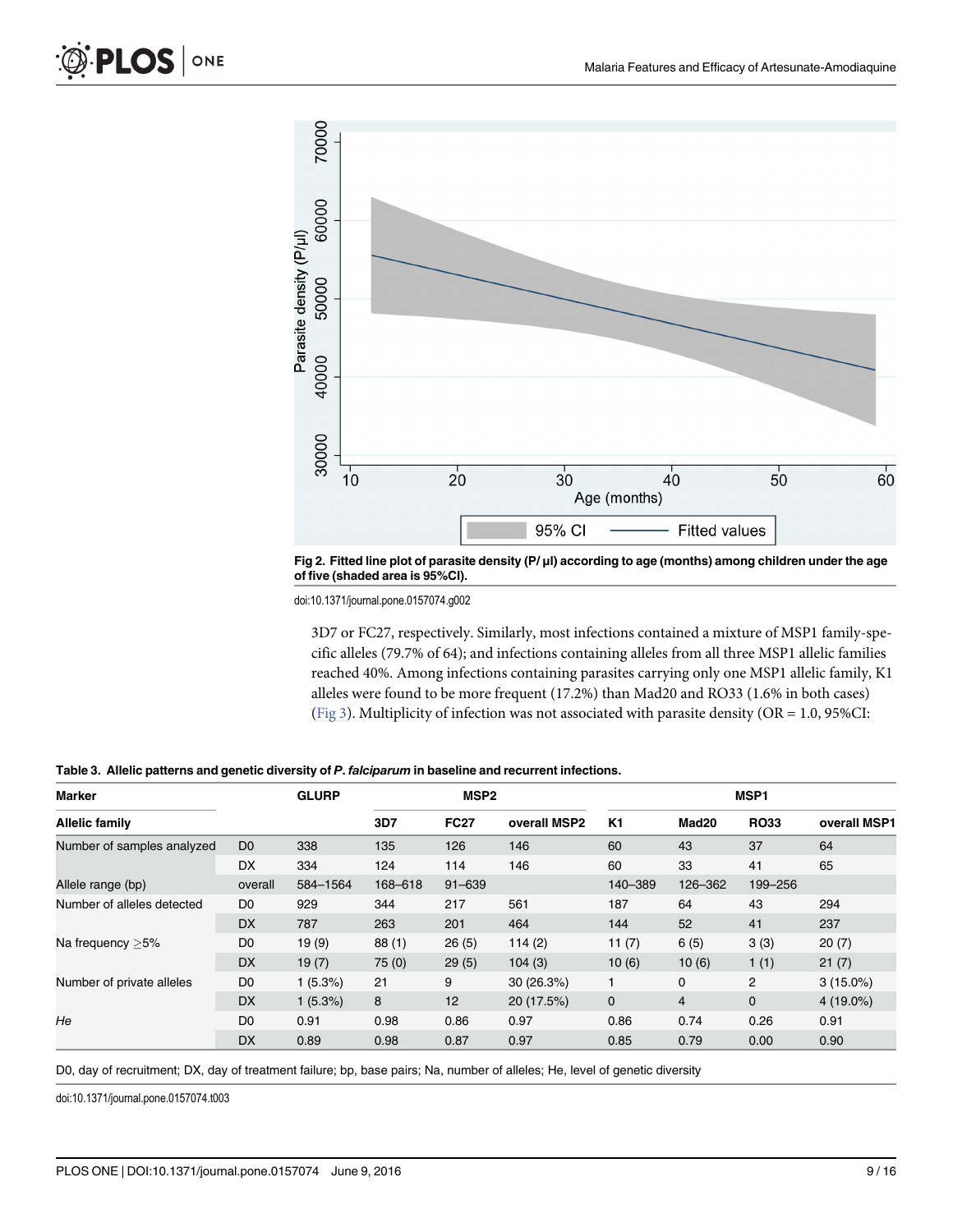



doi:10.1371/journal.pone.0157074.g003

ONE

<span id="page-9-0"></span>**PLOS I** 

0.99–1.00), age (OR: 0.99, 95%CI: 0.97–1.02) or Hb (OR: 1.06, 95%CI: 0.85–1.31), but did appear to be associated with fever (OR: 3.10, 95%CI: 1.83–17.52).

In total, 64 and 146 samples (both monoclonal and polyclonal) were genotyped using MSP1 and MSP2, respectively. The infections contained alleles belonging either to a single allelic family or to two or three different families. Multiple alleles belonging to the same family were found within one infection. Polyclonal infections were more frequent at D0 and DX (88.1% and 80.1%, respectively) than were monoclonal infections ( $p = 0.005$ ). The median MOI found in recurrence samples ( $MOI = 3$ ;  $IQR: 1-5$ ) was lower than the MOI found in D0 samples  $(MOI = 3.7; IQR: 0.7–6.7)$  (p<0.001). The odds of having a polyclonal infection were 1.8 times higher (95%CI: 1.20–2.8) for pre-treatment samples than for recurrences. Among patients with treatment failure, those with new infections were found to be carrying up to 10 haplotypes, while those with recrudescence were harboring up to 14 haplotypes ( $Fig 4$ ).

No risk of recrudescence was found when the D0 infection was monoclonal ([Fig 5\)](#page-10-0), while polyclonal infection was related to a recrudescence risk of  $19.2\%$  (p = 0.002). Similarly, the Cox



Fig 4. Frequency of MOI in new infections and recrudescences after ASAQ treatment failure.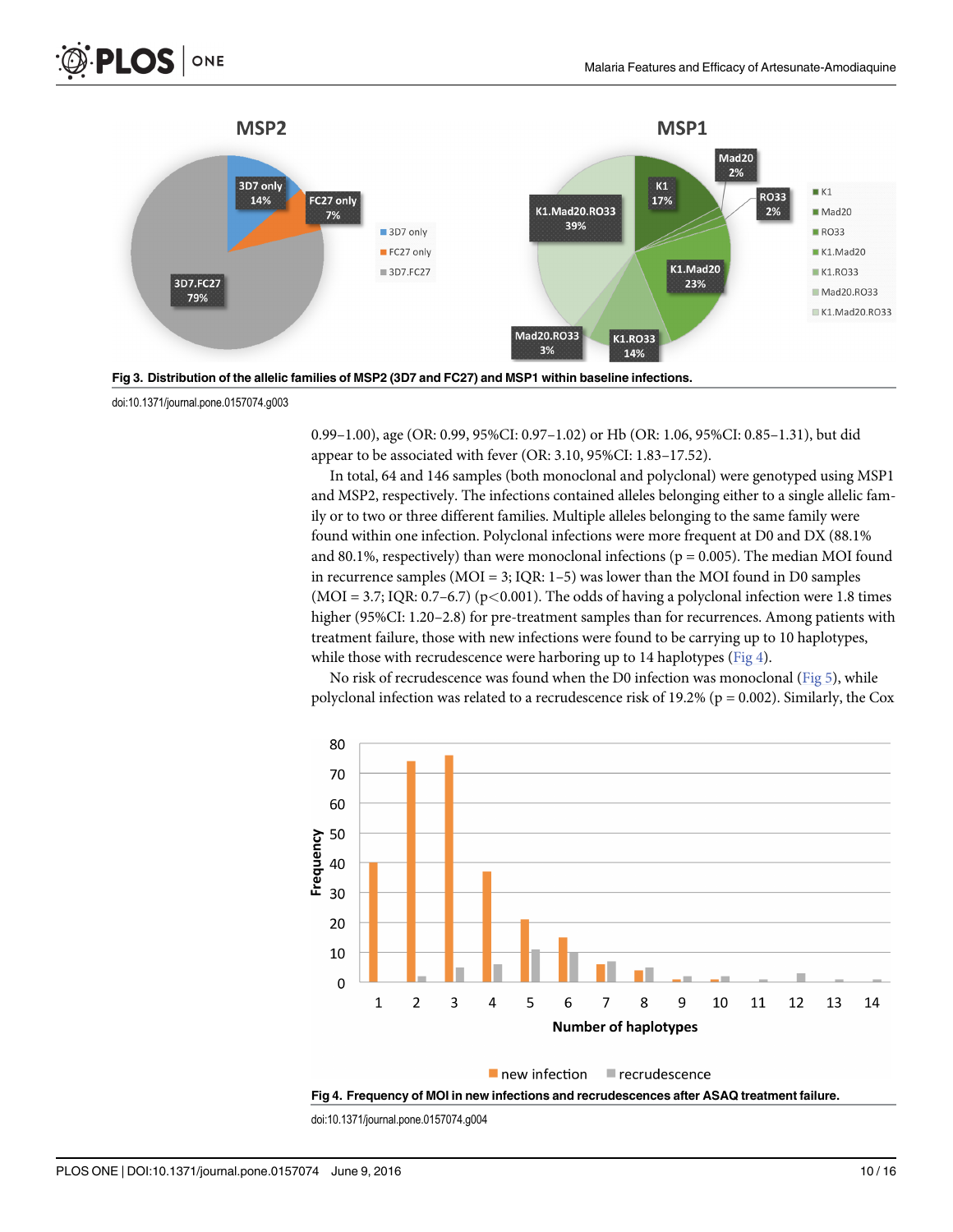<span id="page-10-0"></span>

## Nelson-Aalen cumulative hazard estimates

[Fig 5. M](#page-9-0)ultiplicity of infection in D0 infections and risk of recrudescence after 42 days of follow-up.

doi:10.1371/journal.pone.0157074.g005

hazard model states that the risk of treatment failure increases by 28% for each additional P. falciparum haplotype found within the D0 infection (HR: 1.3, 95%CI: 1.24–1.44, p<0.001).

## Treatment outcome

No clinical failure occurred before day 14. Forty-five percent of patients experienced treatment failure during the 42-day follow-up period (Table 4). PCR-corrected results revealed that 83.6% (95%CI: 79.1–87.2) of patients had a new infection. ASAQ efficacy after PCR adjustment was 92.8% (95%CI: 91.0–94.6). PCR confirmed that two participants had dual infections, including P. ovale, at recruitment, but neither of them experienced P. ovale-related recurrence.

#### Table 4. ASAQ treatment outcomes during passive follow-up in Lisungi, Kinshasa, DR Congo (770 patients).

|                               | PCR uncorrected n/N (%)  | PCR corrected n/N (%)    |
|-------------------------------|--------------------------|--------------------------|
| <b>Early clinical failure</b> | 0                        |                          |
| Late clinical failure         | 290/770 (37.7)           |                          |
| Late parasitological failure  | 54/770 (7.00)            |                          |
| <b>Total failure</b>          | 344/770 (44.7)           | $\overline{\phantom{0}}$ |
| New infections                | $\overline{\phantom{a}}$ | 281/336 (83.6)           |
| Recrudescence                 | $\overline{\phantom{a}}$ | 55/336 (16.4)            |
| Indeterminate                 | $\overline{\phantom{0}}$ |                          |
| Protocol violations*          | $\overline{\phantom{a}}$ |                          |
| <b>ACPR</b>                   | 426/770 (55.3)           | 707/762 (92.8)           |

#### ACPR, adequate clinical and parasitological response

\*PCR revealed that this patient had a P. malariae and P. ovale mixed infection at recruitment and P. falciparum at failure.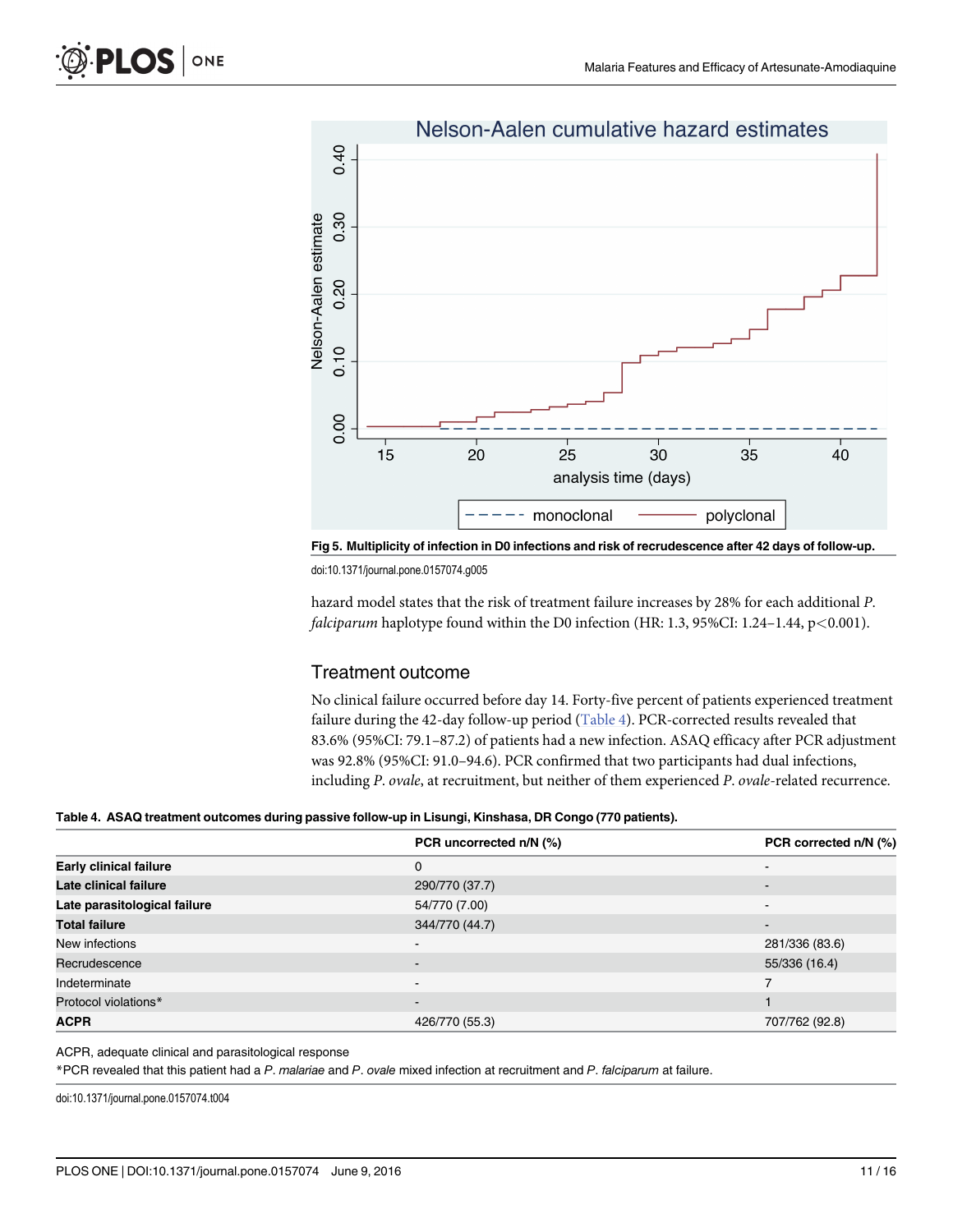## <span id="page-11-0"></span>**Discussion**

This study highlights the clinical and molecular features of malaria in Kinshasa, DR Congo, and provides up-to-date data on ASAQ efficacy when treating uncomplicated malaria in children under five years of age. Malaria is clinically characterized by non-specific symptoms which may mimic flu-like syndromes and even lead to misdiagnosis of gastrointestinal infection [[21](#page-14-0)]. Sixty percent and 54% of our study participants presented with coryza and cough, respectively, a finding which underscores the relationship between parasitemia and non-specific symptoms. Considering the prevalence of asymptomatic malaria infection—up to 30.9% around the study site  $[22]$  $[22]$  $[22]$ —it is likely that many patients attend the hospital when another cause of fever arises and that this contributes to the appearance of asymptomatic Plasmodium infection. In Nigeria, upper respiratory tract infections have been reported in 70% of patients testing positive for malaria in an outpatient department [\[23\]](#page-14-0).

Furthermore, more research is needed to explore the causes of fever in the study area; a study conducted by D'Acremont *et al* in Tanzania, for example, has succeeded in revealing causes of fever beyond malaria  $[24]$  $[24]$  $[24]$ . However, malaria should be treated whenever the *Plasmo*dium infection is confirmed, and co-morbidities should be managed accordingly. Our data suggest that parasite density tends to decrease as age increases [\(Fig 2\)](#page-8-0), most likely as a result of developing immunity.

The proportion of patients with ACPR at day 42 was 92.8% after PCR adjustment. However, the proportion of recurrent malaria was high, at 44.7%. Onyamboko et al have already reported a similar finding in Kinshasa, namely a PCR-corrected ACPR of 93.7%, but accompanied by a much lower level of recurrent infections (27%) [[6\]](#page-13-0). This discrepancy indicates that malaria features may be heterogeneous in one area, as highlighted by Mvumbi et al  $[25]$  $[25]$  $[25]$ . The relatively high number of recurrent malaria observed in this study could be attributed to various factors. One is the higher number of strains that were involved, which may have led to slower development of immunity in the study population, as suggested by Branch *et al* [\[26\]](#page-14-0). Another possible factor is the poor prophylactic effect of amodiaquine. In combination treatment for malaria, the artemisinin derivative is intended to clear the parasites quickly, as demonstrated by the lack of early treatment failures. The partner drug, which has a longer half-life, is expected to clear the remaining parasites and offer protection against new infections. We refer only to amodiaquine here, because mutations conferring resistance to artemisinin have not yet been identified in Africa  $[8-10]$  $[8-10]$  $[8-10]$  $[8-10]$  $[8-10]$ . The level of resistance to amodiaquine may be increasing, and affecting its prophylactic effect. Yet, two previous studies were unable to report concerns about amodiaquine resistance  $[27,28]$  $[27,28]$  $[27,28]$ . It is essential that resistance to amodiaquine, and other antimalarial drugs, be monitored on a regular basis. Levels of malaria transmission may also have played a role. Roughly half of our patients tested positive for malaria: a much higher proportion than the 20% reported by Muhindo *et al*  $[29]$  $[29]$ . The latter was an average for the city of Kinshasa as a whole, however, while almost all of the patients screened in our study were living in one particular area. Nonetheless, entomological studies are still needed to assess the level of malaria transmission. Furthermore, poor utilization of mosquito nets increases the risk of malaria recurrence. Host susceptibility could also be a factor explaining the relatively high proportion of recurrent malaria found in our study, but immunological assessment is needed.

In general, the patients screened in our study proved to be infected by a high number of P. falciparum strains. Children under five years of age carry the majority of the strains in circulation because of their vulnerability to malaria infection [\[15\]](#page-14-0). The results presented here are likely to reflect the reality of P. falciparum diversity in the study area and therefore represent baseline knowledge of the diversity and multiplicity of infection in Kinshasa. In addition, most malaria cases identified in this study were polyclonal infections. Some studies have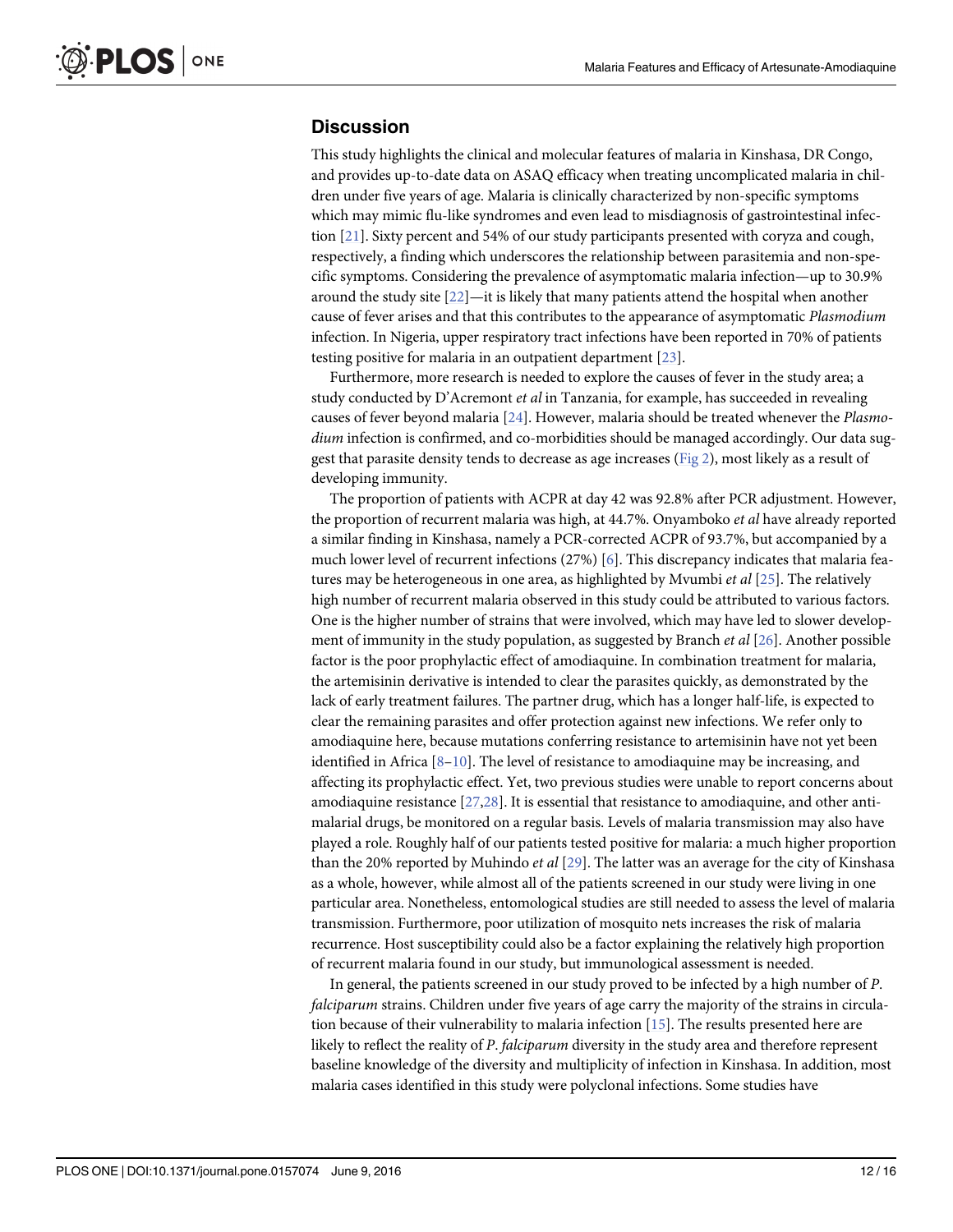<span id="page-12-0"></span>demonstrated a positive association between high P. falciparum diversity and MOI, on the one hand, and high malaria transmission, on the other [[30](#page-14-0)–[33](#page-14-0)], though this association was not found in Papua New Guinea [\[34\]](#page-15-0).

The odds of having a polyclonal infection were lower among recurrences than at enrollment. In order to reinforce this trend, which probably reflects the impact of effective medication; joint strategies for malaria prevention (e.g. insecticide-treated mosquito nets, intermittent preventive treatment and malaria vaccines) are needed to reduce multiple-strain infections  $[15]$  $[15]$ . However, the impact of these strategies on P. falciparum diversity is not entirely clear. Yet, even in areas where malaria incidence has decreased by 90%, no decrease in parasite diversity has been documented [\[35](#page-15-0)]. This study shows that MOI impacts the subsequent risk of recrudescence. Indeed, the risk of recrudescence actually increases along with the number of haplotypes involved in the initial episode. This finding is in line with reports from Uganda [[15,](#page-14-0)[36\]](#page-15-0). While theoretically possible, it is extremely unlikely that patients classified by PCR as having recrudescent infections had been re-infected by the same strains [[37](#page-15-0)]. In contrast to the study by Kyabayinze *et al* [\[15](#page-14-0)], we found that patients presenting with fever at recruitment (tympanic temperature  $>38^{\circ}$ C) were more likely to be infected by more than one haplotype.

The passive form of follow-up used in this study is likely to have had an impact on the estimation of the proportion of recurrent infections. If the standard procedures for antimalarial efficacy follow-up were applied in the study—with systematic malaria screening on days 1, 2, 3, 7, 14, 21, 28, 35 and 42  $[20]$ —the study site could have been overloaded. As a result, the study team avoided active follow-up in order to maintain the quality of the data generated. Despite the limitations of the study design chosen, it did allow us to update estimates of ASAQ efficacy in Kinshasa. In addition, it provided some insight into the diversity of malaria parasites, in line with the Plasmodium Diversity Network Africa targets [[38](#page-15-0)].

## **Conclusions**

ASAQ remains a suitable treatment for uncomplicated malaria in Kinshasa, with a PCR-corrected efficacy of 92.8% after 42 days of follow-up. The proportion of crude treatment failures was relatively high in this study, perhaps because of the poor prophylactic effect of amodiaquine, the high level of malaria transmission or the high host susceptibility to malaria among children participating in the study. Infection with a single haplotype of P. falciparum was found to predict a positive treatment outcome. Therefore, reducing the diversity of circulating P. falciparum may be key to slowing down the spread of resistant strains.

This study emphasizes the need for further research on *in vitro* amodiaquine resistance profiles and the consequences of MOI on treatment efficacy, malaria transmission and immunity development; and entomological studies for assessing malaria transmission levels. In vivo efficacy studies of ACTs are also of paramount importance.

## Supporting Information

[S1 TREND Checklist](http://www.plosone.org/article/fetchSingleRepresentation.action?uri=info:doi/10.1371/journal.pone.0157074.s001). (PDF) [S1 Protocol.](http://www.plosone.org/article/fetchSingleRepresentation.action?uri=info:doi/10.1371/journal.pone.0157074.s002) Quinact protocol published in Trials Journal. (PDF) [S2 Protocol.](http://www.plosone.org/article/fetchSingleRepresentation.action?uri=info:doi/10.1371/journal.pone.0157074.s003) Quinact protocol.

(PDF)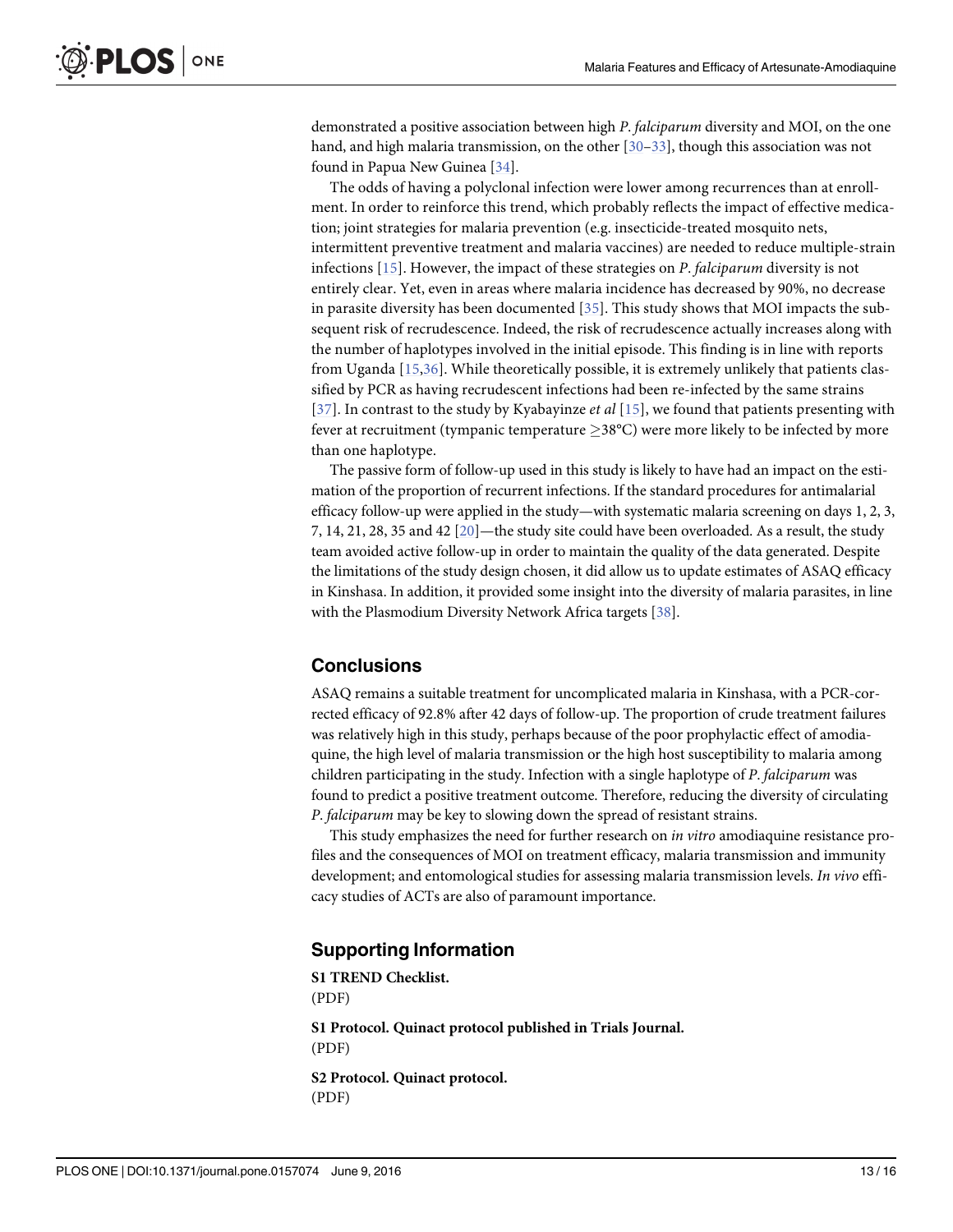## <span id="page-13-0"></span>Acknowledgments

The authors would like to thank the parents of the children enrolled in this study as well as the study staff (Georgette Ndelela, Florence Namazu, Noella Kabamba, Olivier Kaniki, Ezechias Mumbenga, John Milambu, Bibiche Ekoko, Nancy Mwema, Bibi Umba, Bienvenu Mbuku and Jeanne Badimuena). Many thanks to Sanofi for the kind donation of artesunate-amodiaquine and Quinine used in the Quinact trial. The constructive monitoring provided by the Amsterdam Institute of Global Health Development was greatly appreciated. Our compliments to Vito Baraka for the kind proofreading of the manuscript. Linguapolis, the language support unit of the University of Antwerp, provided editorial review.

## Author Contributions

Conceived and designed the experiments: HMM PL JPVg. Performed the experiments: HMM MK BF RIdL PL. Analyzed the data: HMM CDR VM JPVg. Contributed reagents/materials/ analysis tools: RM ARU. Wrote the paper: HMM JPVg CDR VM MK RIdL ARU PL BF RM.

## References

- [1.](#page-1-0) WHO. World malaria report 2013. Switzerland: World Health Organization, 2014 Mar 20.
- [2.](#page-1-0) PNLP. Rapport annuel des activités de lutte contre le Paludisme. Kinshasa: Programme National de Lutte contre le Paludisme, Ministere de la Santé Publique, République Démocratique du Congo, 2014.
- [3.](#page-1-0) Zwang J, Dorsey G, Martensson A, D'Alessandro U, Ndiaye JL, Karema C, et al. Plasmodium falciparum clearance in clinical studies of artesunate-amodiaquine and comparator treatments in sub-Saharan Africa, 1999–2009. Malar J. 2014; 13:114. doi: [10.1186/1475-2875-13-114](http://dx.doi.org/10.1186/1475-2875-13-114) PMID: [24666562](http://www.ncbi.nlm.nih.gov/pubmed/24666562)
- [4.](#page-1-0) Adjuik M, Babiker A, Garner P, Olliaro P, Taylor W, White N. Artesunate combinations for treatment of malaria: meta-analysis. Lancet. 2004 Jan 3; 363(9402):9–17. PMID: [14723987](http://www.ncbi.nlm.nih.gov/pubmed/14723987)
- [5.](#page-1-0) PNLP. Directives nationales de traitement du paludisme en République Démocratique du Congo. Kinshasa: Programme National de Lutte contre le Paludisme, Ministère de la Santé Publique, République Démocratique du Congo. 2010.
- [6.](#page-1-0) Onyamboko MA, Fanello CI, Wongsaen K, Tarning J, Cheah PY, Tshefu KA, et al. Randomized comparison of the efficacies and tolerabilities of three artemisinin-based combination treatments for children with acute Plasmodium falciparum malaria in the Democratic Republic of the Congo. Antimicrob Agents Chemother. 2014 Sep; 58(9):5528–36. doi: [10.1128/AAC.02682-14](http://dx.doi.org/10.1128/AAC.02682-14) PMID: [25001306](http://www.ncbi.nlm.nih.gov/pubmed/25001306)
- [7.](#page-1-0) Ariey F, Witkowski B, Amaratunga C, Beghain J, Langlois AC, Khim N, et al. A molecular marker of artemisinin-resistant Plasmodium falciparum malaria. Nature. 2014 Jan 2; 505(7481):50–5. doi: [10.1038/](http://dx.doi.org/10.1038/nature12876) [nature12876](http://dx.doi.org/10.1038/nature12876) PMID: [24352242](http://www.ncbi.nlm.nih.gov/pubmed/24352242)
- [8.](#page-1-0) Ashley EA, Dhorda M, Fairhurst RM, Amaratunga C, Lim P, Suon S, et al. Spread of artemisinin resistance in Plasmodium falciparum malaria. N Engl J Med. 2014 Jul 31; 371(5):411–23. doi: [10.1056/](http://dx.doi.org/10.1056/NEJMoa1314981) [NEJMoa1314981](http://dx.doi.org/10.1056/NEJMoa1314981) PMID: [25075834](http://www.ncbi.nlm.nih.gov/pubmed/25075834)
- 9. Kamau E, Campino S, Amenga-Etego L, Drury E, Ishengoma D, Johnson K, et al. K13-Propeller Polymorphisms in Plasmodium falciparum Parasites From Sub-Saharan Africa. J Infect Dis. 2015 Apr 15; 211(8):1352–5. doi: [10.1093/infdis/jiu608](http://dx.doi.org/10.1093/infdis/jiu608) PMID: [25367300](http://www.ncbi.nlm.nih.gov/pubmed/25367300)
- [10.](#page-1-0) Taylor SM, Parobek CM, DeConti DK, Kayentao K, Coulibaly SO, Greenwood BM, et al. Absence of putative artemisinin resistance mutations among Plasmodium falciparum in Sub-Saharan Africa: a molecular epidemiologic study. J Infect Dis. 2015 Mar 1; 211(5):680–8. doi: [10.1093/infdis/jiu467](http://dx.doi.org/10.1093/infdis/jiu467) PMID: [25180240](http://www.ncbi.nlm.nih.gov/pubmed/25180240)
- [11.](#page-1-0) Bonnet M, Broek I, van HM, Urrutia PP, Van OC, Kyomuhendo J, et al. Varying efficacy of artesunate +amodiaquine and artesunate+sulphadoxine-pyrimethamine for the treatment of uncomplicated falciparum malaria in the Democratic Republic of Congo: a report of two in-vivo studies. Malar J. 2009; 8:192. doi: [10.1186/1475-2875-8-192](http://dx.doi.org/10.1186/1475-2875-8-192) PMID: [19664280](http://www.ncbi.nlm.nih.gov/pubmed/19664280)
- [12.](#page-1-0) Espie E, Lima A, Atua B, Dhorda M, Flevaud L, Sompwe EM, et al. Efficacy of fixed-dose combination artesunate-amodiaquine versus artemether-lumefantrine for uncomplicated childhood Plasmodium falciparum malaria in Democratic Republic of Congo: a randomized non-inferiority trial. Malar J. 2012; 11:174. doi: [10.1186/1475-2875-11-174](http://dx.doi.org/10.1186/1475-2875-11-174) PMID: [22631564](http://www.ncbi.nlm.nih.gov/pubmed/22631564)
- [13.](#page-1-0) The effect of dosing strategies on the therapeutic efficacy of artesunate-amodiaquine for uncomplicated malaria: a meta-analysis of individual patient data. BMC Med. 2015; 13:66. doi: [10.1186/s12916-015-](http://dx.doi.org/10.1186/s12916-015-0301-z) [0301-z](http://dx.doi.org/10.1186/s12916-015-0301-z) PMID: [25888957](http://www.ncbi.nlm.nih.gov/pubmed/25888957)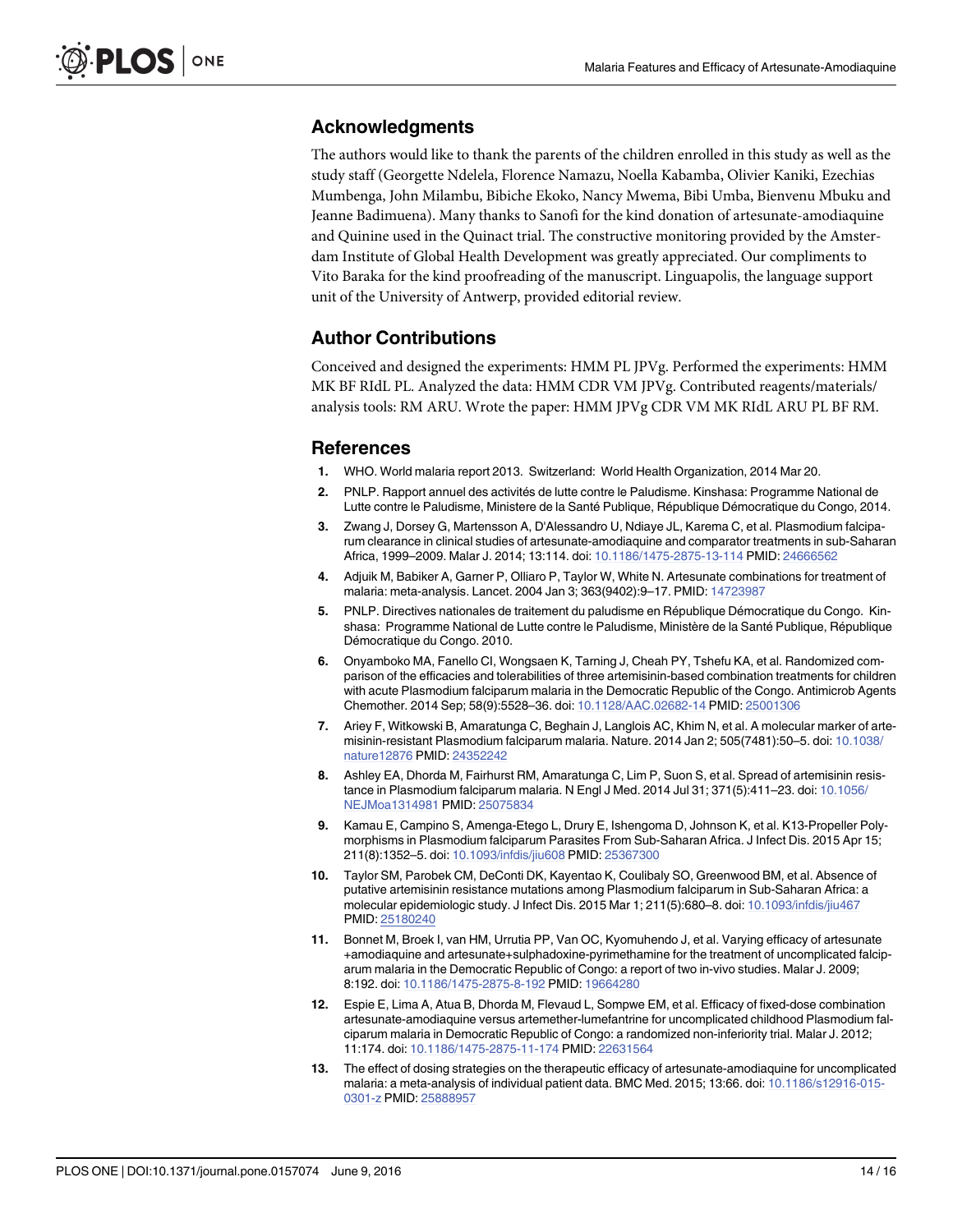- <span id="page-14-0"></span>[14.](#page-1-0) Muhindo MH, Nabasumba C, Tinto H, D'Alessandro U, Grobusch MP, Lutumba P, et al. Impact of retreatment with an artemisinin-based combination on malaria incidence and its potential selection of resistant strains: study protocol for a randomized controlled clinical trial. Trials. 2013; 14:307. doi: [10.](http://dx.doi.org/10.1186/1745-6215-14-307) [1186/1745-6215-14-307](http://dx.doi.org/10.1186/1745-6215-14-307) PMID: [24059911](http://www.ncbi.nlm.nih.gov/pubmed/24059911)
- [15.](#page-1-0) Kyabayinze DJ, Karamagi C, Kiggundu M, Kamya MR, Wabwire-Mangen F, Kironde F, et al. Multiplicity of Plasmodium falciparum infection predicts antimalarial treatment outcome in Ugandan children. Afr Health Sci. 2008 Dec; 8(4):200–5. PMID: [20589125](http://www.ncbi.nlm.nih.gov/pubmed/20589125)
- [16.](#page-2-0) Severe falciparum malaria. World Health Organization, Communicable Diseases Cluster. Trans R Soc Trop Med Hyg. 2000 Apr; 94 Suppl 1:S1–90. PMID: [11103309](http://www.ncbi.nlm.nih.gov/pubmed/11103309)
- [17.](#page-4-0) Delgado-Ratto C, Soto-Calle VE, Van den Eede P, Gamboa D, Rosas A, Abatih EN, et al. Population structure and spatio-temporal transmission dynamics of Plasmodium vivax after radical cure treatment in a rural village of the Peruvian Amazon. Malar J. 2014; 13:8. doi: [10.1186/1475-2875-13-8](http://dx.doi.org/10.1186/1475-2875-13-8) PMID: [24393454](http://www.ncbi.nlm.nih.gov/pubmed/24393454)
- [18.](#page-4-0) Peakall R, Smouse PE. GenAlEx 6.5: genetic analysis in Excel. Population genetic software for teaching and research—an update. Bioinformatics. 2012 Oct 1; 28(19):2537–9. PMID: [22820204](http://www.ncbi.nlm.nih.gov/pubmed/22820204)
- [19.](#page-4-0) Peakall R, Smouse P. genalex 6: genetic analysis in Excel. Population genetic software for teaching and research. Molecular Ecology Notes 6, 288–295. 2006.
- [20.](#page-5-0) WHO. Assessment and monitoring of antimalarial drug efficacy for the treatment of uncomplicated falciparum malaria. Switzerland: World Health Organization. 2003.
- [21.](#page-11-0) Bartoloni A, Zammarchi L. Clinical aspects of uncomplicated and severe malaria. Mediterr J Hematol Infect Dis. 2012; 4(1):e2012026. doi: [10.4084/MJHID.2012.026](http://dx.doi.org/10.4084/MJHID.2012.026) PMID: [22708041](http://www.ncbi.nlm.nih.gov/pubmed/22708041)
- [22.](#page-11-0) Maketa V, Mavoko HM, da Luz RI, Zanga J, Lubiba J, Kalonji A, et al. The relationship between Plasmodium infection, anaemia and nutritional status in asymptomatic children aged under five years living in stable transmission zones in Kinshasa, Democratic Republic of Congo. Malar J. 2015; 14:83. doi: [10.](http://dx.doi.org/10.1186/s12936-015-0595-5) [1186/s12936-015-0595-5](http://dx.doi.org/10.1186/s12936-015-0595-5) PMID: [25880427](http://www.ncbi.nlm.nih.gov/pubmed/25880427)
- [23.](#page-11-0) Etiaba E, Onwujekwe O, Uzochukwu B, Uguru N, Okoronkwo I, Adjagba A. What co-morbidities do people with malaria have and what are their patterns of health seeking in Nigeria? Niger J Clin Pract. 2015 Jan; 18(1):22–6. doi: [10.4103/1119-3077.146974](http://dx.doi.org/10.4103/1119-3077.146974) PMID: [25511339](http://www.ncbi.nlm.nih.gov/pubmed/25511339)
- [24.](#page-11-0) D'Acremont V, Kilowoko M, Kyungu E, Philipina S, Sangu W, Kahama-Maro J, et al. Beyond malariacauses of fever in outpatient Tanzanian children. N Engl J Med. 2014 Feb 27; 370(9):809–17. doi: [10.](http://dx.doi.org/10.1056/NEJMoa1214482) [1056/NEJMoa1214482](http://dx.doi.org/10.1056/NEJMoa1214482) PMID: [24571753](http://www.ncbi.nlm.nih.gov/pubmed/24571753)
- [25.](#page-11-0) Mvumbi DM, Kayembe JM, Situakibanza H, Bobanga TL, Nsibu CN, Mvumbi GL, et al. Falciparum malaria molecular drug resistance in the Democratic Republic of Congo: a systematic review. Malar J. 2015; 14(1):354.
- [26.](#page-11-0) Branch OH, Takala S, Kariuki S, Nahlen BL, Kolczak M, Hawley W, et al. Plasmodium falciparum genotypes, low complexity of infection, and resistance to subsequent malaria in participants in the Asembo Bay Cohort Project. Infect Immun. 2001 Dec; 69(12):7783–92. PMID: [11705960](http://www.ncbi.nlm.nih.gov/pubmed/11705960)
- [27.](#page-11-0) Mvumbi DM, Boreux R, Sacheli R, Lelo M, Lengu B, Nani-Tuma S, et al. Assessment of pfcrt 72–76 haplotypes eight years after chloroquine withdrawal in Kinshasa, Democratic Republic of Congo. Malar J. 2013; 12:459. doi: [10.1186/1475-2875-12-459](http://dx.doi.org/10.1186/1475-2875-12-459) PMID: [24359280](http://www.ncbi.nlm.nih.gov/pubmed/24359280)
- [28.](#page-11-0) Antonia AL, Taylor SM, Janko M, Emch M, Tshefu AK, Meshnick SR. A cross-sectional survey of Plasmodium falciparum pfcrt mutant haplotypes in the Democratic Republic of Congo. Am J Trop Med Hyg. 2014 Jun; 90(6):1094–7. doi: [10.4269/ajtmh.13-0378](http://dx.doi.org/10.4269/ajtmh.13-0378) PMID: [24732459](http://www.ncbi.nlm.nih.gov/pubmed/24732459)
- [29.](#page-11-0) Muhindo HM, Ilombe G, Meya R, Mitashi PM, Kutekemeni A, Gasigwa D, et al. Accuracy of malaria rapid diagnosis test Optimal-IT((R)) in Kinshasa, the Democratic Republic of Congo. Malar J. 2012; 11:224. doi: [10.1186/1475-2875-11-224](http://dx.doi.org/10.1186/1475-2875-11-224) PMID: [22770130](http://www.ncbi.nlm.nih.gov/pubmed/22770130)
- [30.](#page-12-0) Arnot D. Unstable malaria in Sudan: the influence of the dry season. Clone multiplicity of Plasmodium falciparum infections in individuals exposed to variable levels of disease transmission. Trans R Soc Trop Med Hyg. 1998 Nov; 92(6):580–5. PMID: [10326095](http://www.ncbi.nlm.nih.gov/pubmed/10326095)
- 31. Arnot DE. The influence of the genetic complexity of Plasmodium falciparum infections on the epidemiology of malaria. Trans R Soc Trop Med Hyg. 2002 Apr; 96 Suppl 1:S131–S136. PMID: [12055826](http://www.ncbi.nlm.nih.gov/pubmed/12055826)
- 32. Talisuna AO, Langi P, Bakyaita N, Egwang T, Mutabingwa TK, Watkins W, et al. Intensity of malaria transmission, antimalarial-drug use and resistance in Uganda: what is the relationship between these three factors? Trans R Soc Trop Med Hyg. 2002 May; 96(3):310–7. PMID: [12174786](http://www.ncbi.nlm.nih.gov/pubmed/12174786)
- [33.](#page-12-0) Kiwanuka GN. Genetic diversity in Plasmodium falciparum merozoite surface protein 1 and 2 coding genes and its implications in malaria epidemiology: a review of published studies from 1997–2007. J Vector Borne Dis. 2009 Mar; 46(1):1–12. PMID: [19326702](http://www.ncbi.nlm.nih.gov/pubmed/19326702)